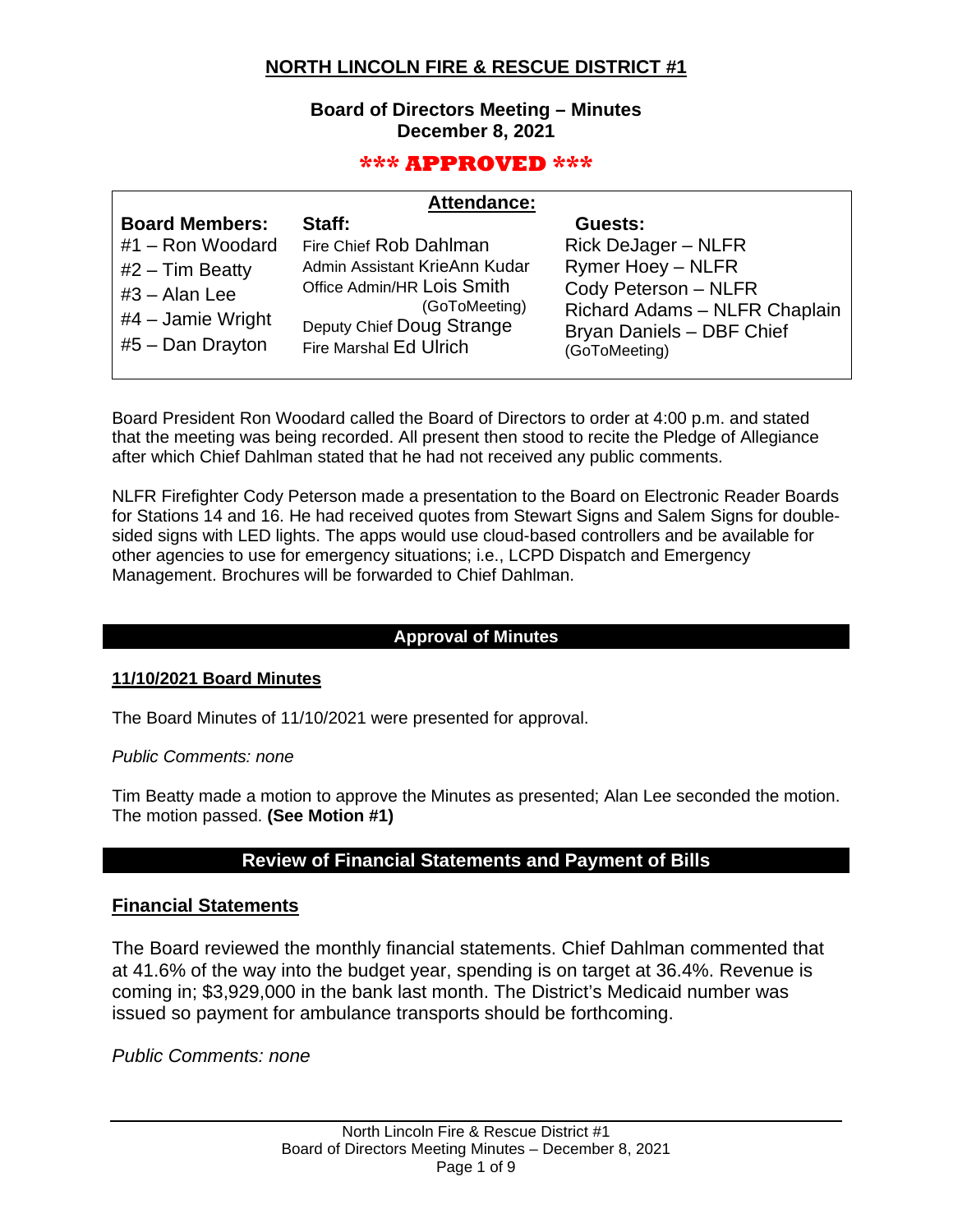Tim Beatty made a motion to approve the monthly financial statements as presented; Dan Drayton seconded the motion. The motion passed. **(See Motion #2)**

# **Payment of Bills**

The bills were presented for payment.

*Public Comments: none*

Tim Beatty made a motion to approve payment of the bills as presented; Dan Drayton seconded the motion. The motion passed. **(See Motion #3)**

## **Budget**

There will be a delay on approving the 2021/2022 Audit due to errors made by the auditors; the District accountant has contacted the auditors to correct them. Legal counsel advised that there will be no repercussions for not having the Audit approved by the end of the year, so the Board's consensus was to approve the Audit at the regular January 2022 Board meeting rather than hold a special meeting later in December.

# **Old Business**

None.

# **New Business**

# **Item #1 – Policy 6.2 – Disposal / Transfer of Surplus Items (new)**

The Board reviewed a new policy to define the standardized procedure for disposal or transfer of surplus items put together by Legal Counsel. After discussion, it was decided that the Board would make their edits and the Fire Chief will send the revisions to Legal Counsel. No vote taken at this time.

*Public Comments: none*

# **Item #2 – Policy 8.1 – Personnel Policies and Procedures**

The Board reviewed a revised version of Policy 8.1 – Personnel Policies and Procedures.

## *Public Comments: none*

Dan Drayton made a motion to approve revised Policy 8.1; Jamie Wright seconded the motion. The motion passed. **(See Motion #4)**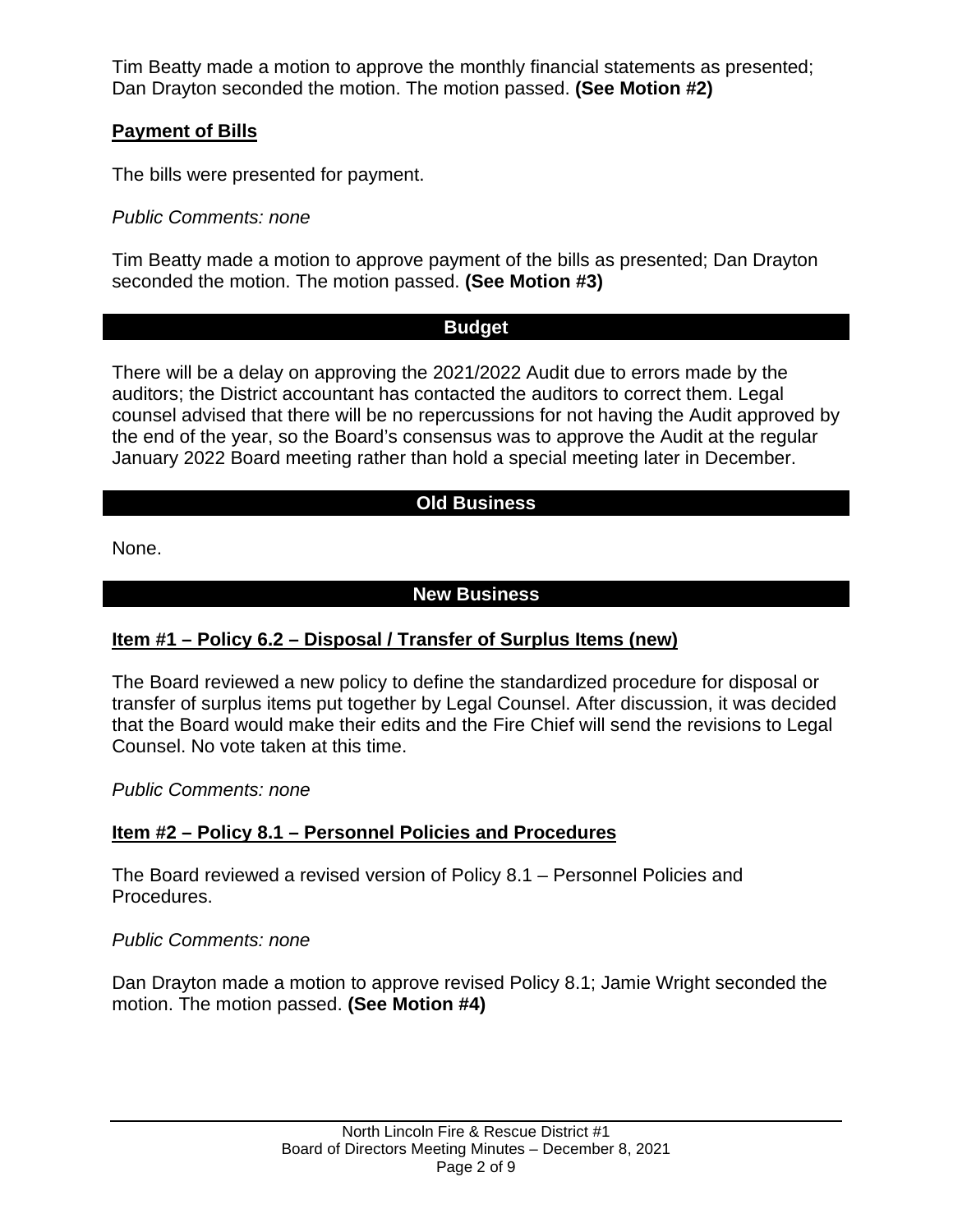# **Item #3 – Policy 8.3 – Payroll, Scheduling and Overtime Practices**

The Board reviewed updated Policy 8.3 – Payroll, Scheduling and Overtime Practices. There was much discussion regarding caps on comp time earned. Chief Dahlman reassured those present that no one would be losing any time earned, that it could be transferred to their vacation bank or deferred comp or be paid out as overtime.

## *Public Comments: none*

Dan Drayton made a motion to approve updated Policy 8.3; Alan Lee seconded the motion. The motion passed. **(See Motion #5)**

## **Item #4 – Flooring for Station 16**

The Board reviewed a quote from Wildwood Design Center for flooring in three bathrooms at Station 16 in the amount of \$10,240.35.

Tim Beatty made a motion to approve the bid for flooring for Station 16 for \$10,240.35; Jamie Wright seconded the motion. The motion passed. **(See Motion #6)**

## **Item #5 – Results of the 11-02-2021 Election**

The Board reviewed the official abstracts of votes from the 11-02-2021 election (Local Option Levy – Measure #21-204). Tillamook County had 14 yes votes and 4 no votes; Lincoln County vote breakdown is below:

Yes 2,676 No 1,777 Under votes 13

Total 4,466

*Public Comments: none*

Tim Beatty made a motion to approve the results of the 11-02-2021 Election; Dan Drayton seconded the motion. The motion passed. **(See Motion #7)**

# **Item #6 – Surplus Property**

Chief Dahlman asked the Board to approve declaring the following items as surplus:

- 48 TK-2140 Radios
- 48 Chargers

## *Public Comments: none*

The consensus of the Board was to approve the items as surplus – no vote was taken.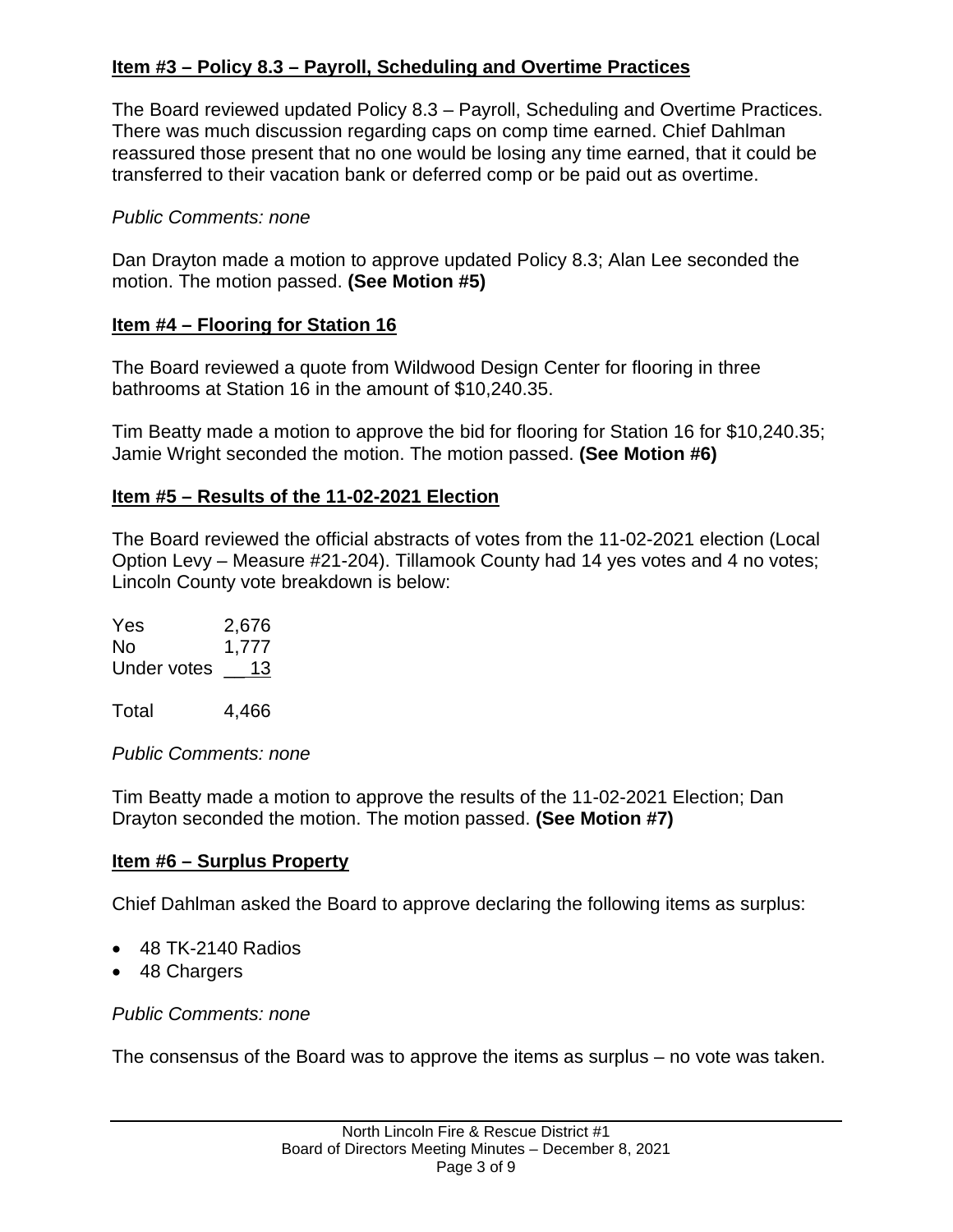## Fire Marshal

- There have been a lot of fires recently.
- NLFR no longer issues 10-day special permits but has turned the larger burns over to ODF.
- Six abandoned RVs have been burned in Lincoln County.
- The Agreement with the City is in the final stages.

## **Training**

• Fire  $-12$  hours, EMS  $-2$  hours

# **Chief's Report**

Chief Dahlman went over some of the highlights of his report, which was included in the Board packet:

- Covid: o We are holding booster clinics this Thursday and Saturday, and one next week.
- Conflagration Response:
	- o The Bootleg Fire reimbursement application was accepted.
- EMS report:
	- o 7 transports in November.
	- o 44 transports are pending collections by PWA.

We will be updating our mutual aid agreement with Pac West Ambulance.

- Monies received:
	- o \$4,810 EF Recovery
	- o \$ 421 Ambulance collections
- Building and Equipment Maintenance:
	- o The basement at Station 13 flooded during recent storm events.
	- o The kitchen flooring at Station 16 is done.
	- o Four refrigerators have been ordered for Station 16; one of them is to replace the old one in the Volunteer crew quarters.
	- o Pump testing is completed; everything passed.
	- o The repair for the T-12 hose bed cover is scheduled for after the first of the year.
- Alarm Responses:
	- o There were 246 alarm responses in November 2021; year-to-date for 2021 is 3,106 calls for an average of 9.3 per day.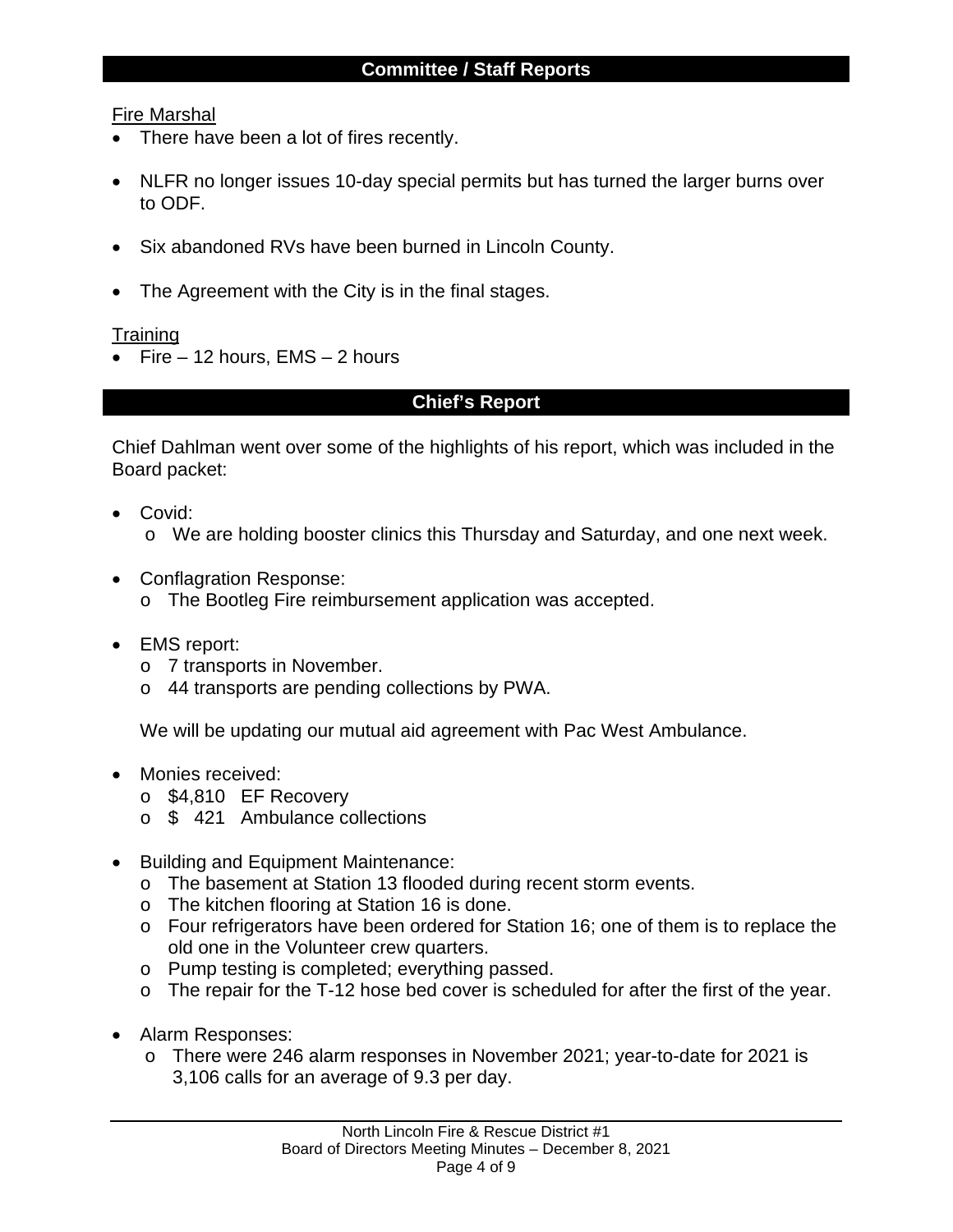- Grant applications:
	- o We are still waiting to hear about the SDAO Safety and Security Grant to install increased lighting at the rear of Stations 12, 13, and 17. This is a 50/50 split, up to \$10,000 can be awarded.
- City Fire Code Adoption:
	- o The "Letter of Agreement" with the City of Lincoln City is still awaiting their final review and signature.
- Bond Purchases:
	- o The Direct Capture Exhaust System for Station 16 is expected to be installed by the end of the year.
	- o Pre-build conference with Hughes Fire is scheduled December 14, 2021 for the two new Type-1 engines.

# **Miscellaneous Items**

- Firefighter Cody Peterson has resigned to move out of state; his last shift will be January 1, 2022.
- Capt. Dennis Knudson is retiring from the District at the end of December.
- Capt. Loren Nordyke will be leaving the District and moving away in the upcoming months but is still here and active for the time being.

# **For the Good of the Order**

The new NLFR logo is black with a red Maltese cross and white lettering. New patches will be made, as well as door decals, etc.

Board President Woodard signed a letter to the Federal Aviation Administration to accompany an application for drone operation (Unmanned Aircraft Systems).

# **Call for General Public Comments for Non-Agenda Items**

None.

Tim Beatty made a motion to adjourn the meeting; Dan Drayton seconded the motion. The motion passed. **(See Motion #8)**

ADJOURNED AT 6:02 p.m. *The minutes were taken, transcribed, and submitted by KrieAnn Kudar, Administrative Assistant.*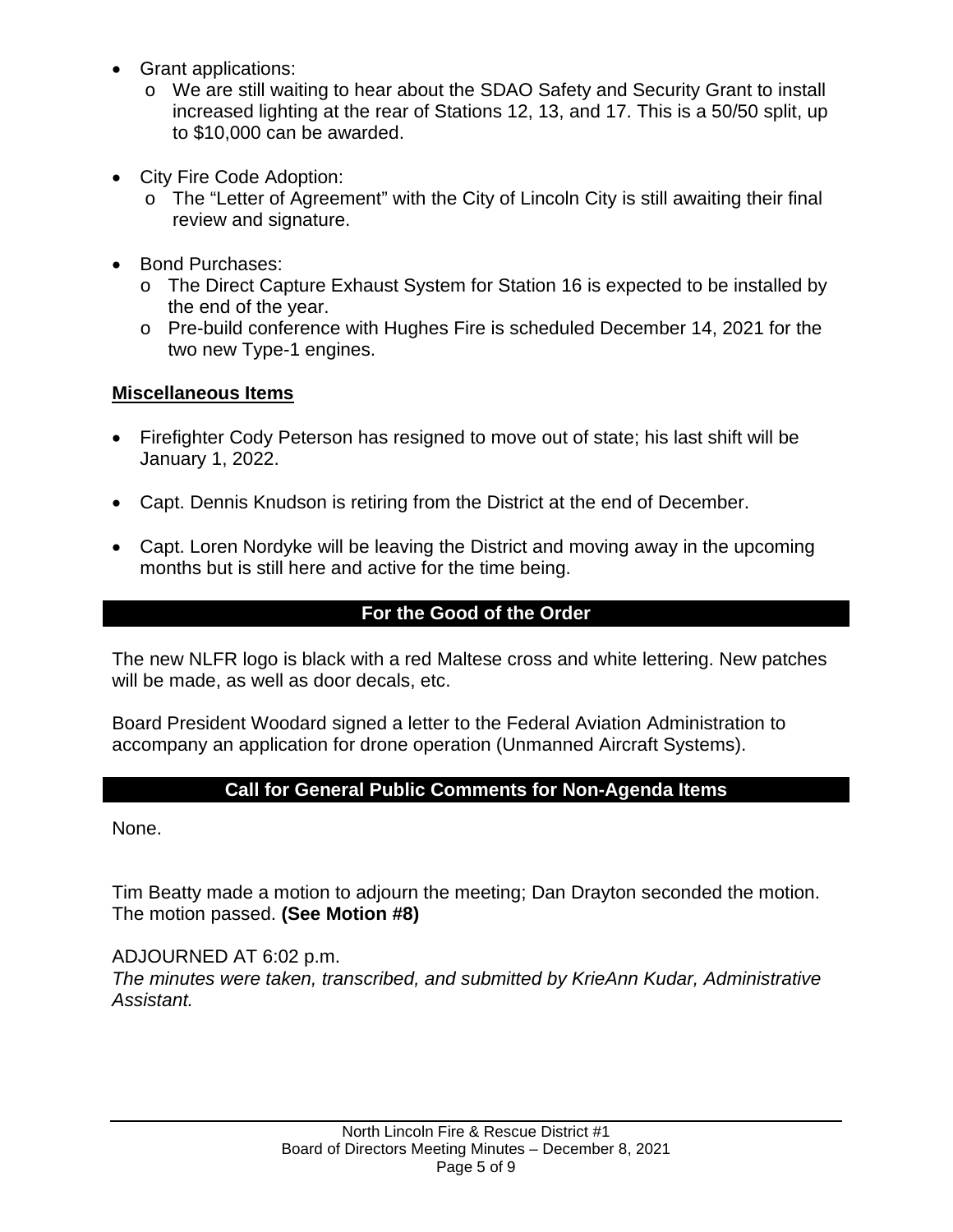#### NORTH LINCOLN FIRE & RESCUE DISTRICT #1 Motion #1 and Voting Record Date: 12-8-2021

| Motion Made By: |                   | Motion Seconded By: |                   |
|-----------------|-------------------|---------------------|-------------------|
|                 | Ron Woodard       |                     | Ron Woodard       |
|                 | <b>Tim Beatty</b> |                     | <b>Tim Beatty</b> |
|                 | Alan Lee          |                     | Alan Lee          |
|                 | Jamie Wright      |                     | Jamie Wright      |
|                 | Dan Drayton       |                     | Dan Drayton       |

MOTION: To approve the Minutes of the November 10, 2021 Board meeting as presented.

|               | <b>FOR</b> | <b>AGAINST</b> | ABSTAINED | <b>COMMENTS</b> |
|---------------|------------|----------------|-----------|-----------------|
| Woodard       |            |                |           |                 |
| <b>Beatty</b> |            |                |           |                 |
| Lee           |            |                |           |                 |
| Wright        |            |                |           |                 |
| Drayton       |            |                |           |                 |

| <b>RESULTS</b>           |  |  |  |
|--------------------------|--|--|--|
| <b>PASSED</b><br>FAII FD |  |  |  |
|                          |  |  |  |

### NORTH LINCOLN FIRE & RESCUE DISTRICT #1 Motion #2 and Voting Record Date: 12-8-2021

| Motion Made By: |                   | Motion Seconded By: |                   |
|-----------------|-------------------|---------------------|-------------------|
|                 | Ron Woodard       |                     | Ron Woodard       |
|                 | <b>Tim Beatty</b> |                     | <b>Tim Beatty</b> |
|                 | Alan Lee          |                     | Alan Lee          |
|                 | Jamie Wright      |                     | Jamie Wright      |
|                 | Dan Drayton       |                     | Dan Drayton       |

MOTION: To approve the monthly financial reports as presented.

|               | <b>FOR</b> | <b>AGAINST</b> | <b>ABSTAINED</b> | <b>COMMENTS</b> |
|---------------|------------|----------------|------------------|-----------------|
| Woodard       |            |                |                  |                 |
| <b>Beatty</b> |            |                |                  |                 |
| Lee           |            |                |                  |                 |
| Wright        |            |                |                  |                 |
| Drayton       |            |                |                  |                 |

| <b>RESULTS</b>                 |  |  |
|--------------------------------|--|--|
| <b>PASSED</b><br><b>FAILED</b> |  |  |
|                                |  |  |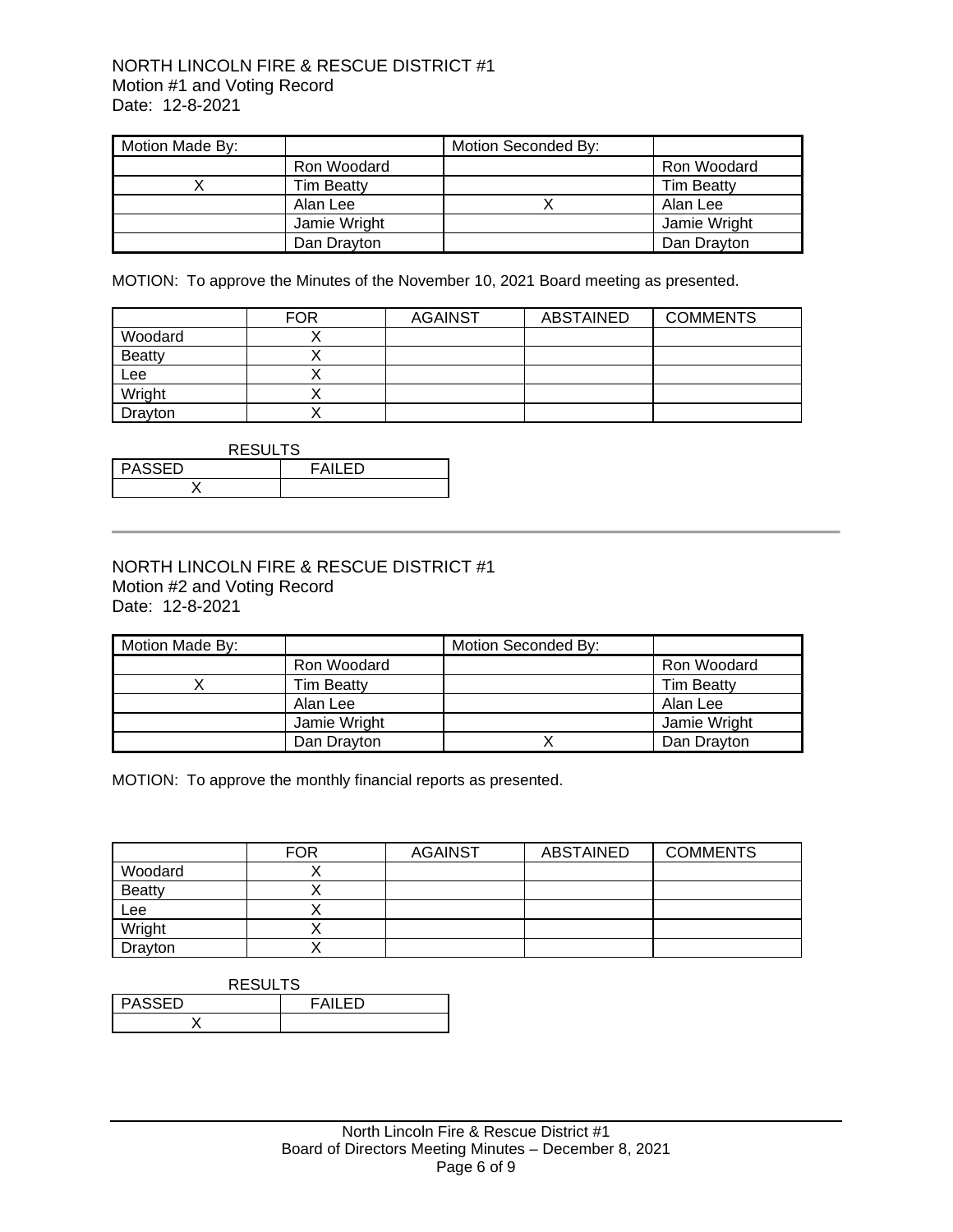#### NORTH LINCOLN FIRE & RESCUE DISTRICT #1 Motion #3 and Voting Record Date: 12-8-2021

| Motion Made By: |                   | Motion Seconded By: |                   |
|-----------------|-------------------|---------------------|-------------------|
|                 | Ron Woodard       |                     | Ron Woodard       |
|                 | <b>Tim Beatty</b> |                     | <b>Tim Beatty</b> |
|                 | Alan Lee          |                     | Alan Lee          |
|                 | Jamie Wright      |                     | Jamie Wright      |
|                 | Dan Drayton       |                     | Dan Drayton       |

MOTION: To approve the payment of the bills as presented.

|               | <b>FOR</b> | <b>AGAINST</b> | ABSTAINED | <b>COMMENTS</b> |
|---------------|------------|----------------|-----------|-----------------|
| Woodard       |            |                |           |                 |
| <b>Beatty</b> |            |                |           |                 |
| Lee           |            |                |           |                 |
| Wright        |            |                |           |                 |
| Drayton       |            |                |           |                 |

| <b>RESULTS</b>                 |  |  |  |
|--------------------------------|--|--|--|
| <b>PASSED</b><br><b>FAILED</b> |  |  |  |
|                                |  |  |  |

#### NORTH LINCOLN FIRE & RESCUE DISTRICT #1 Motion #4 and Voting Record Date: 12-8-2021

| Motion Made By: |                   | Motion Seconded By: |                   |
|-----------------|-------------------|---------------------|-------------------|
|                 | Ron Woodard       |                     | Ron Woodard       |
|                 | <b>Tim Beatty</b> |                     | <b>Tim Beatty</b> |
|                 | Alan Lee          |                     | Alan Lee          |
|                 | Jamie Wright      |                     | Jamie Wright      |
|                 | Dan Drayton       |                     | Dan Drayton       |

MOTION: To approve revised Policy 8.1 – Personnel Policies and Procedures.

|               | <b>FOR</b> | <b>AGAINST</b> | ABSTAINED | <b>COMMENTS</b> |
|---------------|------------|----------------|-----------|-----------------|
| Woodard       |            |                |           |                 |
| <b>Beatty</b> |            |                |           |                 |
| Lee           |            |                |           |                 |
| Wright        |            |                |           |                 |
| Drayton       |            |                |           |                 |

| <b>RESULTS</b>           |  |  |
|--------------------------|--|--|
| <b>PASSED</b><br>FAIL FD |  |  |
|                          |  |  |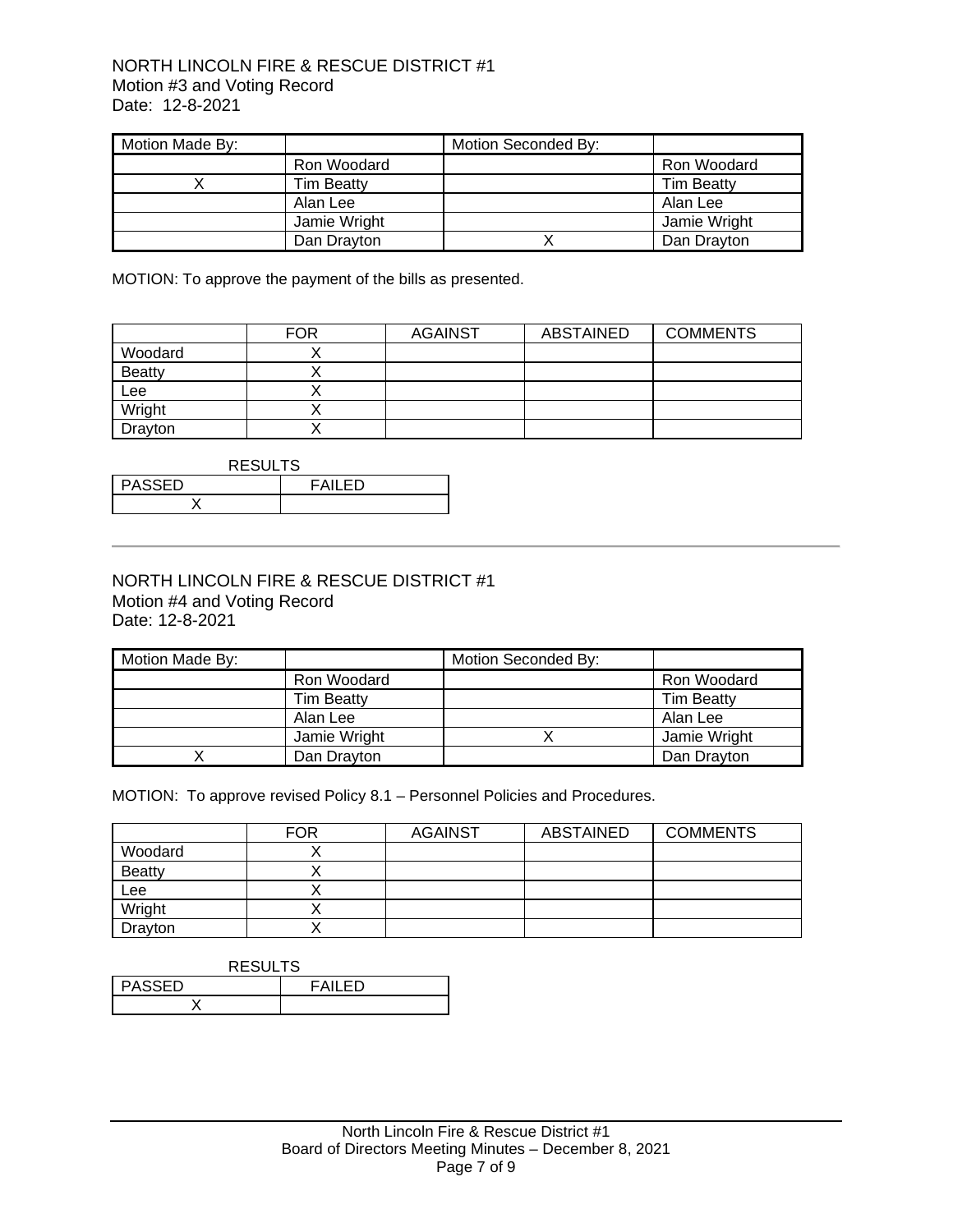#### NORTH LINCOLN FIRE & RESCUE DISTRICT #1 Motion #5 and Voting Record Date: 12-8-2021

| Motion Made By: |                   | Motion Seconded By: |                   |
|-----------------|-------------------|---------------------|-------------------|
|                 | Ron Woodard       |                     | Ron Woodard       |
|                 | <b>Tim Beatty</b> |                     | <b>Tim Beatty</b> |
|                 | Alan Lee          |                     | Alan Lee          |
|                 | Jamie Wright      |                     | Jamie Wright      |
|                 | Dan Drayton       |                     | Dan Drayton       |

MOTION: To approve updated Policy 8.3 – Payroll, Scheduling and Overtime Practices.

|               | <b>FOR</b> | <b>AGAINST</b> | <b>ABSTAINED</b> | <b>COMMENTS</b> |
|---------------|------------|----------------|------------------|-----------------|
| Woodard       |            |                |                  |                 |
| <b>Beatty</b> |            |                |                  |                 |
| Lee           |            |                |                  |                 |
| Wright        |            |                |                  |                 |
| Drayton       |            |                |                  |                 |

| <b>RESULTS</b>           |  |  |
|--------------------------|--|--|
| <b>PASSED</b><br>FAII FD |  |  |
|                          |  |  |

#### NORTH LINCOLN FIRE & RESCUE DISTRICT #1 Motion #6 and Voting Record Date: 12-8-2021

| Motion Made By: |                   | Motion Seconded By: |                   |
|-----------------|-------------------|---------------------|-------------------|
|                 | Ron Woodard       |                     | Ron Woodard       |
|                 | <b>Tim Beatty</b> |                     | <b>Tim Beatty</b> |
|                 | Alan Lee          |                     | Alan Lee          |
|                 | Jamie Wright      |                     | Jamie Wright      |
|                 | Dan Drayton       |                     | Dan Drayton       |

MOTION: To approve the bid from Wildwood Design Center for flooring for Station 16 for \$10,240.35.

|               | <b>FOR</b> | <b>AGAINST</b> | ABSTAINED | <b>COMMENTS</b> |
|---------------|------------|----------------|-----------|-----------------|
| Woodard       |            |                |           |                 |
| <b>Beatty</b> |            |                |           |                 |
| Lee           |            |                |           |                 |
| Wright        |            |                |           |                 |
| Drayton       |            |                |           |                 |

#### **RESULTS**

| <b>PASSED</b> | <b>FAILED</b> |
|---------------|---------------|
|               |               |
|               |               |